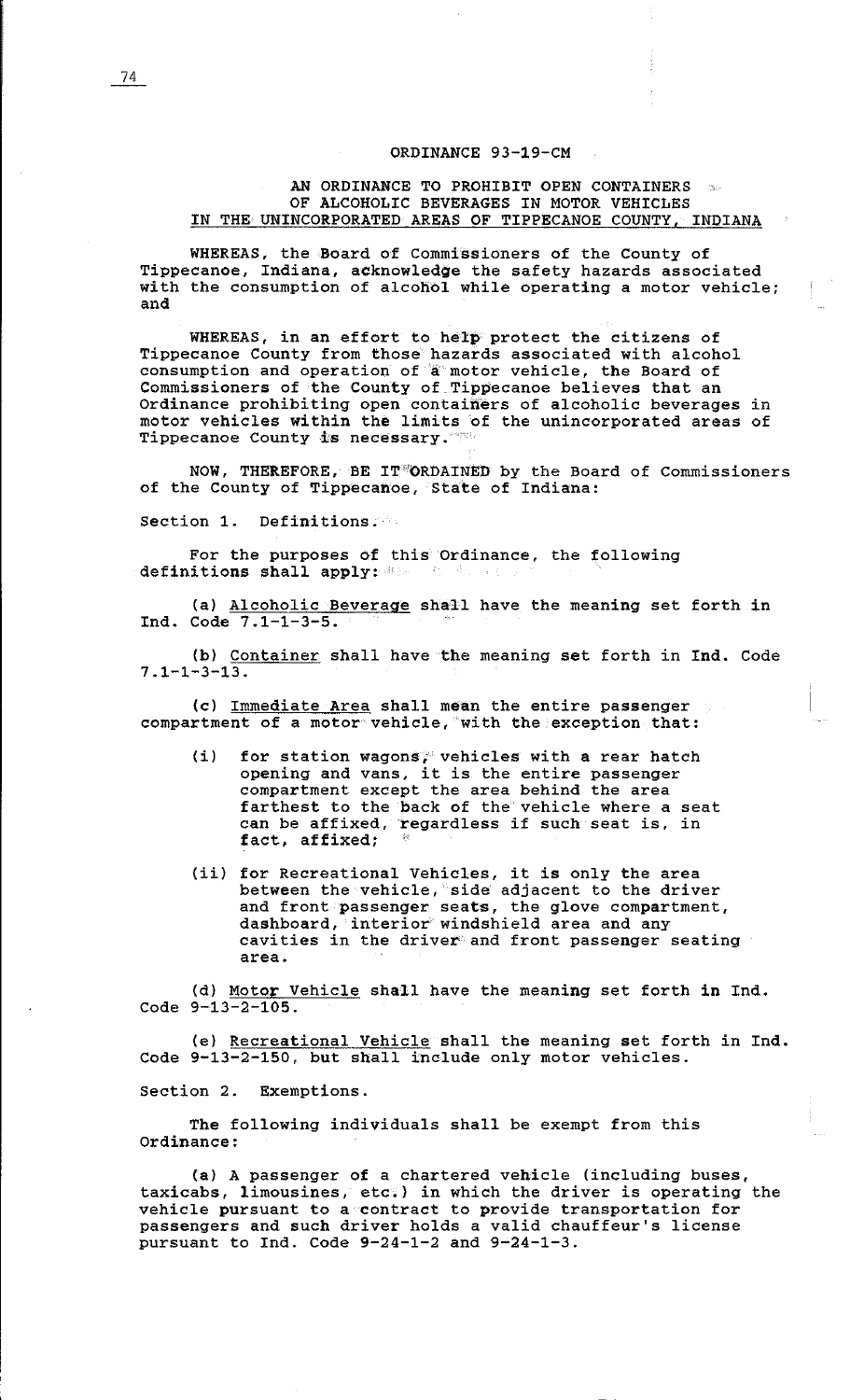(b) A passenger in a recreational vehicle, except a passenger located in the immediate area.

(c) Licensed caterers transporting open containers of alcoholic beverages so long as no human consumption occurs during transporting to and from the destination.

Section 3. Certain Consumption Prohibited.  $\sim 10^{-1}$ 

Any person commits 'a violation of this Ordinance who knowingly consumes an alcoholic beverage or possesses a container that has been opened, that has a broken seal or from which some of the contents have been removed, while in a motor vehicle that is being operated on a road or right-of-way within the unincorporated area of Tippecanoe County, Indiana, with the exception that a person may possess a container that has been opened, that has a broken seal or from which some of the contents have been removed, if such container is possessed solely for the purpose of transporting' the' same or storage, contents are not consumed in the motor vehicle, it is not present in the immediate area, and is otherwise allowed to be possessed under Indiana State law.

Section 4. Certain Operation'Prohibited.

The operator or owner of a motor vehicle commits a violation of this Ordinance who, while the motor vehicle is in operation, knowingly keeps or allows to be kept in the immediate area of the motor vehicle a container that has been opened; that has a broken seal, or from which some of the 'contents have been removed.

Section 5. Signs To Be\*Posted:

Signs giving notice of this prohibition of open alcoholic beverage containers shall be posted giving notice of such regulation at all such locations deemed appropriate by the Tippecanoe County Highway Engineer.

Section 6. Citations.

An individual who is issued his/her first citation for violation of this Ordinance shall be fined Fifty (\$50.00) Dollars. The fine for each subsequent offense shall not be less than One Hundred (\$100.00) Dollars and not more than Two Thousand Vice Hundred (\$2,500.00) Dollars. An officer of the Tippecanoe County Sheriff's Department shall issue a citation to an individual who violates this Ordinance. Violators may be prosecuted through the Tippecanoe County court or any other Court with jurisdiction over traffic infractions.

Section 7. Effective Date.

This Ordinance shall be in full force and effect September 1, 1993 from and after its passage, approval and publication according to law.